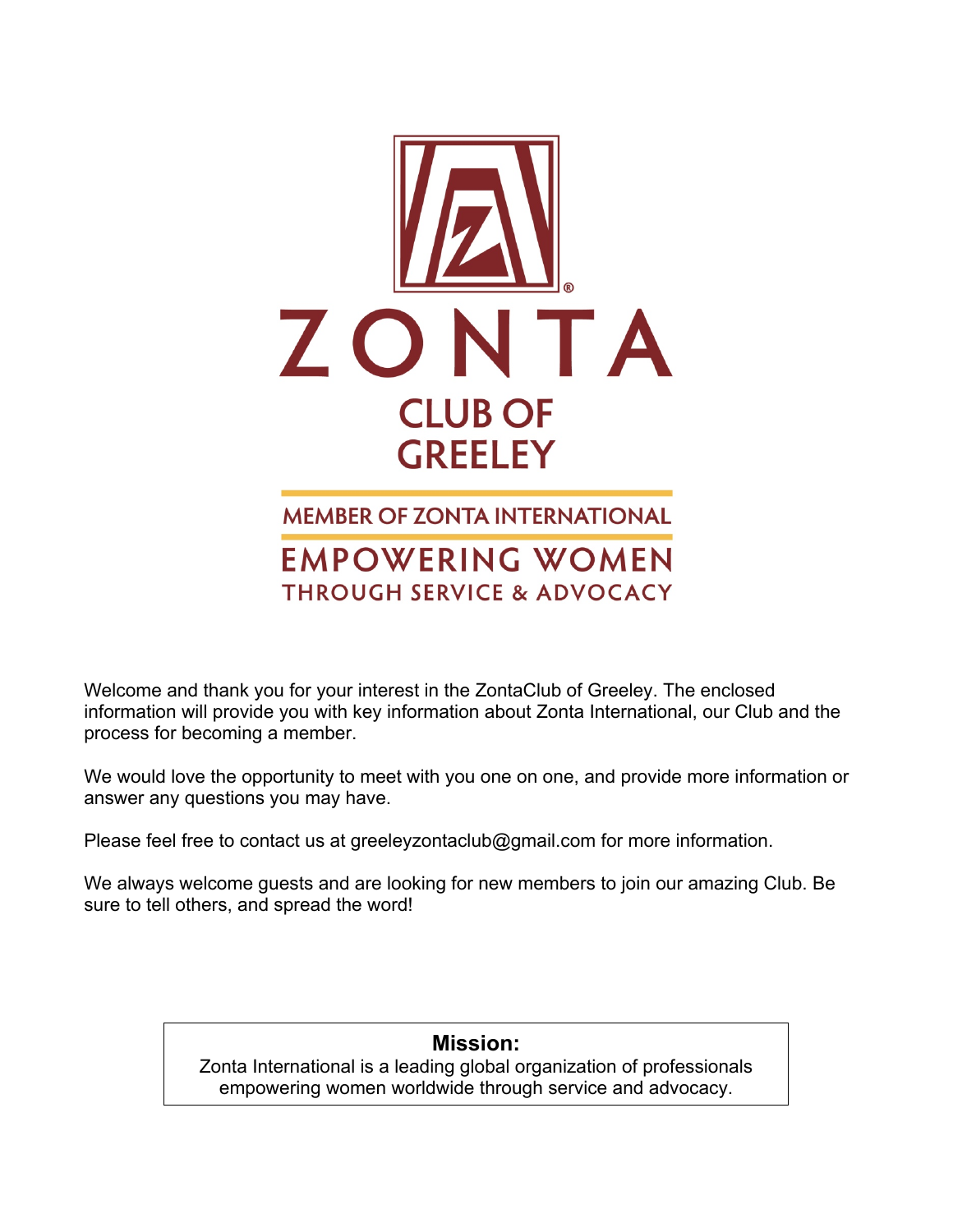## **Overview of Zonta International**

Since Zonta was established in 1919, many members have joined us and are contributing actively to our objectives. Today, we are a leading global organization of more than 30,000 members in a diversity of professions in 67 countries worldwide.

The main objectives for Zonta are to achieve gender equality and empowerment of women. We believe that a better world can only be a reality when women have access to all resources, and are represented in decision making positions on an equal basis with men, when every woman is able to achieve her full potential.

In Zonta, we empower women worldwide through service and advocacy while we develop ourselves.

"Zonta" is derived from a Lakhota (Teton Dakota), a language of the Native-American Sioux peoples, word meaning honest and trustworthy. It was adopted in 1919 to symbolize the combined qualities of honesty and trust, inspiration and the ability to work together for service world understanding.

## **Zonta Club of Greeley Service Priorities**

- I. Direct Service & Advocacy
	- 1. "Zonta Says NO to Violence Against Women!"
	- 2. Human Trafficking
	- 3. Silent Witness
	- 4. Free the Girls
- II. Awards & Scholarships
	- 1. Young Women in Public Affairs (YWPA) Award (high school students)
	- 2. Jane M.Klausman Women in Business Scholarship (university students)
	- 3. Amelia Earhart Fellowships (doctorate students)
- III. Fundraising
- IV. Friendship & Community Building

## **Zonta Club Members**

Members volunteer time and talents in initiating changes that will strengthen women's role in the world.

- Participate in service projects that empower women worldwide, help women to achieve their aspirations and enjoy a better quality of life
- Advocate Zonta's position on women's issues locally and internationally, safeguarding women's rights as human rights
- Achieve greater impact on the international platform by combining our voices with likeminded organizations and through our consultative status with the United Nations as a non-governmental organization
- Work with government and community leaders who share common goals
- Encourage and help students to develop leadership skills, explore career options, and participate in community projects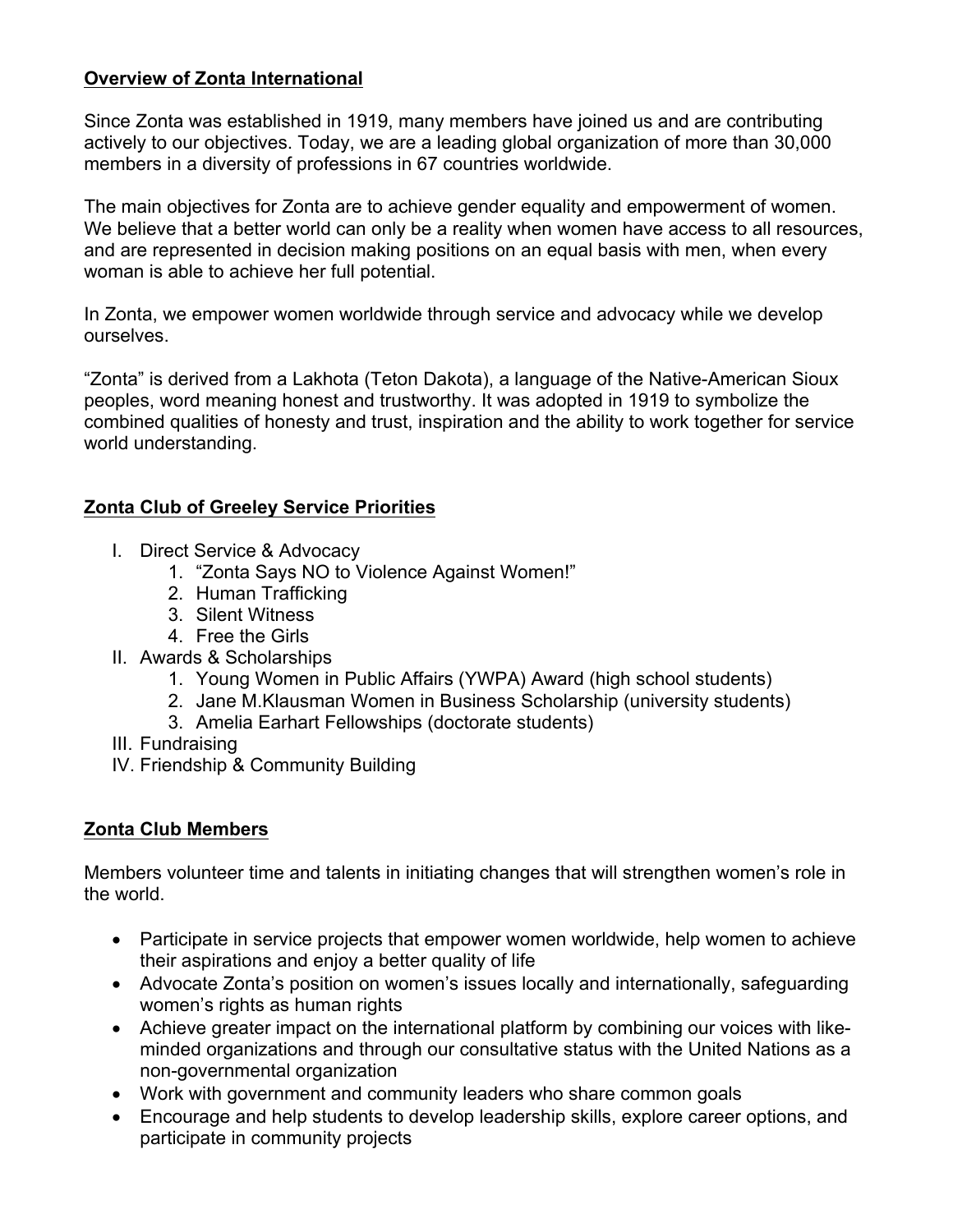Zonta is the organization of choice for women and men sharing a common goal: empowering women through service and advocacy. Together, and with **CONVICTION – COMMITMENT – COURAGE**, we can accomplish more!

#### **Expectations and Requirements of Membership**

Being a member of a service Club means the willingness to provide your time, energy, and support to serve the mission of Zonta.

#### *Members are expected to:*

- Serve on one or more committees that allow us to fulfill our work and operate our Club.
- Attend and work on the major fundraisers the Club is organizing.
- Attend monthly meetings to stay involved and build relationships.
- Submit membership fees when due:
	- o Annual Dues are paid in April (see Dues sheet for amounts)
	- o New members pay a one-time additional fee of \$15.00
- It is the responsibility of all members to help increase the Club membership by recommending prospective new members.
- Contribute your commitment, time, talents, connections and, eventually, your leadership skills to help our Club help the community.
- Members are encouraged to attend Area, District, and International meetings, workshops, conferences and conventions.

If you wish to join the Zonta Club of Greeley, please:

- 1. Complete the attached application and email to greeleyzontaclub@gmail.com.
- 2. The Membership Committee will arrange for you to attend one of our monthly Club meetings.
- 3. Your completed application will be reviewed by the Membership Committee and a member of the Membership Committee will contact you to discuss your application.
- 4. The recommendation of the Committee will then be forwarded to the Board of Directors for approval at the next board meeting. A member of the Membership Committee will contact you once your application has been processed.
- 5. New members are installed every May and December or when deemed necessary by the Board.

We thank you for your interest and look forward to speaking more with you about the Zonta Club of Greeley! Please feel free to contact us at greeleyzontaclub@gmail.com with questions or inquiries.